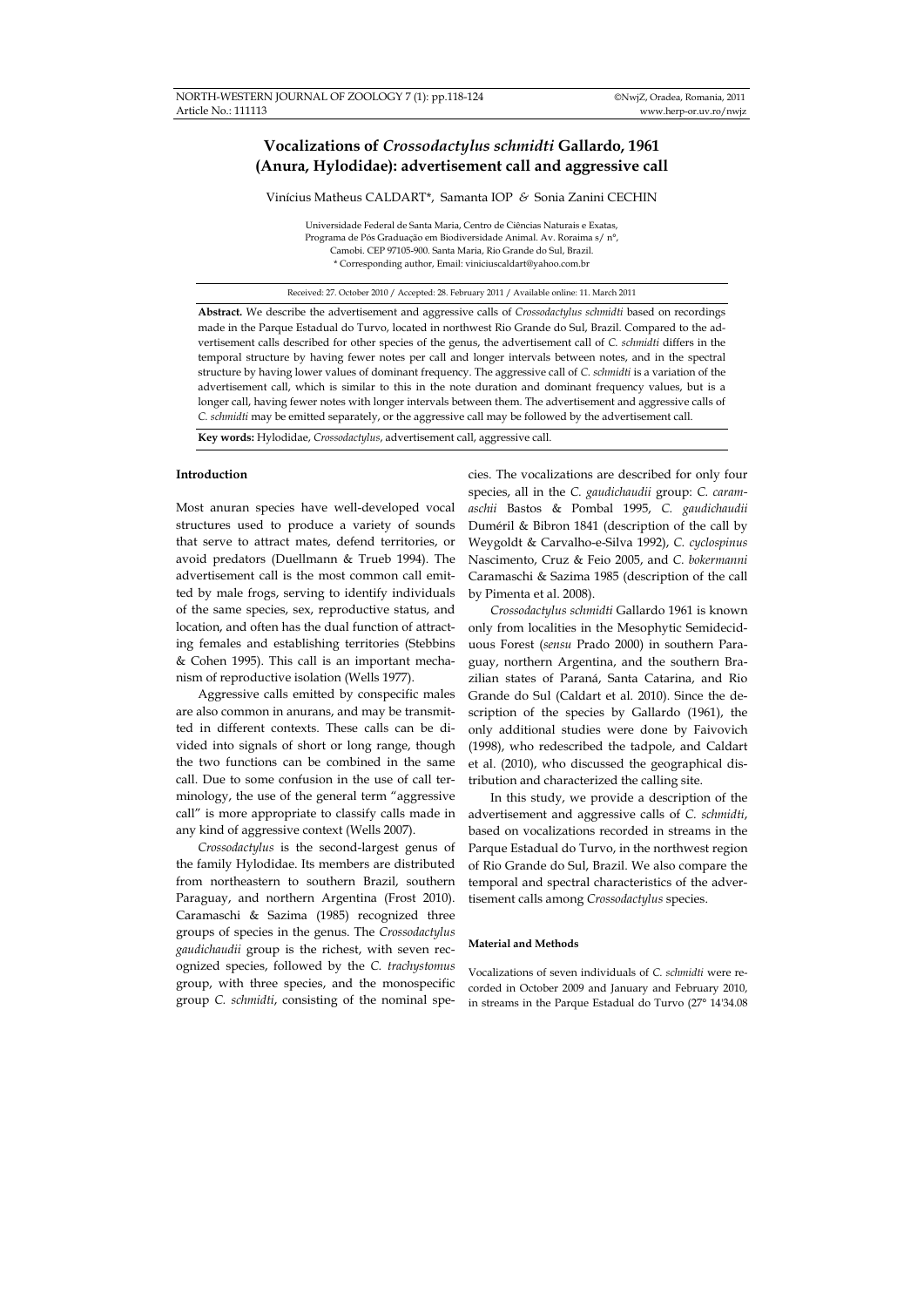## *Vocalizations of Crossodactylus schmidti* 119

"S, 53° 57'13.74" W), located in the municipality of Derrubadas, northwest Rio Grande do Sul. The park covers an area of 17,491.4 ha of Mesophytic Semideciduous Forest, and is one of the last large remnants of this type of vegetation in southern Brazil (SEMA 2005). The local climate is subtropical sub-humid with dry summer (ST SB v type of Maluf 2000), with temperatures above 22° C in the warmest month (January) and ranging from -3° C to 28° C in the coldest month (July). Rainfall is evenly distributed throughout the year, with an annual mean of 1665 mm (SEMA 2005).

Recordings of vocalizations were made between 19:30 and 05:00 h, in air temperatures from 18.8º C to 24.2º C. The vocalizations were recorded at a distance of about 50 cm from the individuals, with a Marantz PMD671 digital recorder coupled to a Sennheiser ME66 directional microphone, and with a Panasonic RR-US450 digital recorder.

The recorded vocalizations were classified as advertisement call and aggressive call, and the specific functions of the vocalizations were determined by observations of the social context in which each call was emitted, including observations of many calls not recorded. Therefore, we considered the advertisement call as emitted by males in an attempt to attract conspecific females (Heyer et al. 1990, Duellmann & Trueb 1994) and the aggressive call as emitted in short-or long-distance interactions between conspecific males (Wells 2007). The parameters of the calls analyzed were the following: number of notes per call, note duration, time interval between notes, call duration, fundamental frequency, and dominant frequency. These parameters were chosen to enable comparison between the descriptions of other calls of the genus *Crossodactylus.* The terminology used for call parameters follows Heyer et al. (1990) and Duellman & Trueb  $(1994)$ 

The vocalizations were analyzed using the SoundRuler software (Gridi-Papp 2004; version 0.9.6.0) at a sampling frequency of 22050 Hz and a resolution of 16 bits. The sonograms were also produced with the SoundRuler software, including the following parameters: Fast Fourier Transformation (FFT) with 256 points, 100% frame, Hanning window type, and 90% overlap.

The advertisement call of *C. schmidti* was compared to other advertisement calls described for congeners: *C. caramaschii* (Bastos & Pombal 1995), *C. gaudichaudii* (Weygoldt & Carvalho-e-Silva 1992), *C. cyclospinus* (Nascimento et al. 2005), and *C. bokermanni* (Pimenta et al. 2008). In describing the call of *C. gaudichaudii*, Weygoldt & Carvalho-e-Silva (1992) presented four types of calls. Only the fourth call (described as "The long range advertisement call") is compared here with the advertisement call of *C. schmidti*, because it is the most similar. Individuals whose vocalizations were recorded were collected and deposited in the Herpetological Collection of the Universidade Federal de Santa Maria (Voucher specimens: ZUFSM 4669, 4670, 4672, 4677, 4678, 4695, 4696).

## **Results**

The advertisement and aggressive calls of *C. schmidti* may be emitted alone, or the aggressive call may be emitted followed by the advertisement call. The advertisement call (Figs 1–2) of *C. schmidti* is a long call (mean= 4.14 s, SD= 1.06, range=  $2.23-5.75$  s, n= 11 calls) and consists of



**Figure 1.** Advertisement call of *Crossodactylus schmidti*: oscillogram (A), audiospectrogram (B), and power spectrum (C). Call recorded in the municipality of Derrubadas, Rio Grande do Sul, Brazil, on 10 January 2010; 20:00 h; air temperature 23.4ºC; SVL 28.33 mm. Voucher specimen: ZUFSM 4677.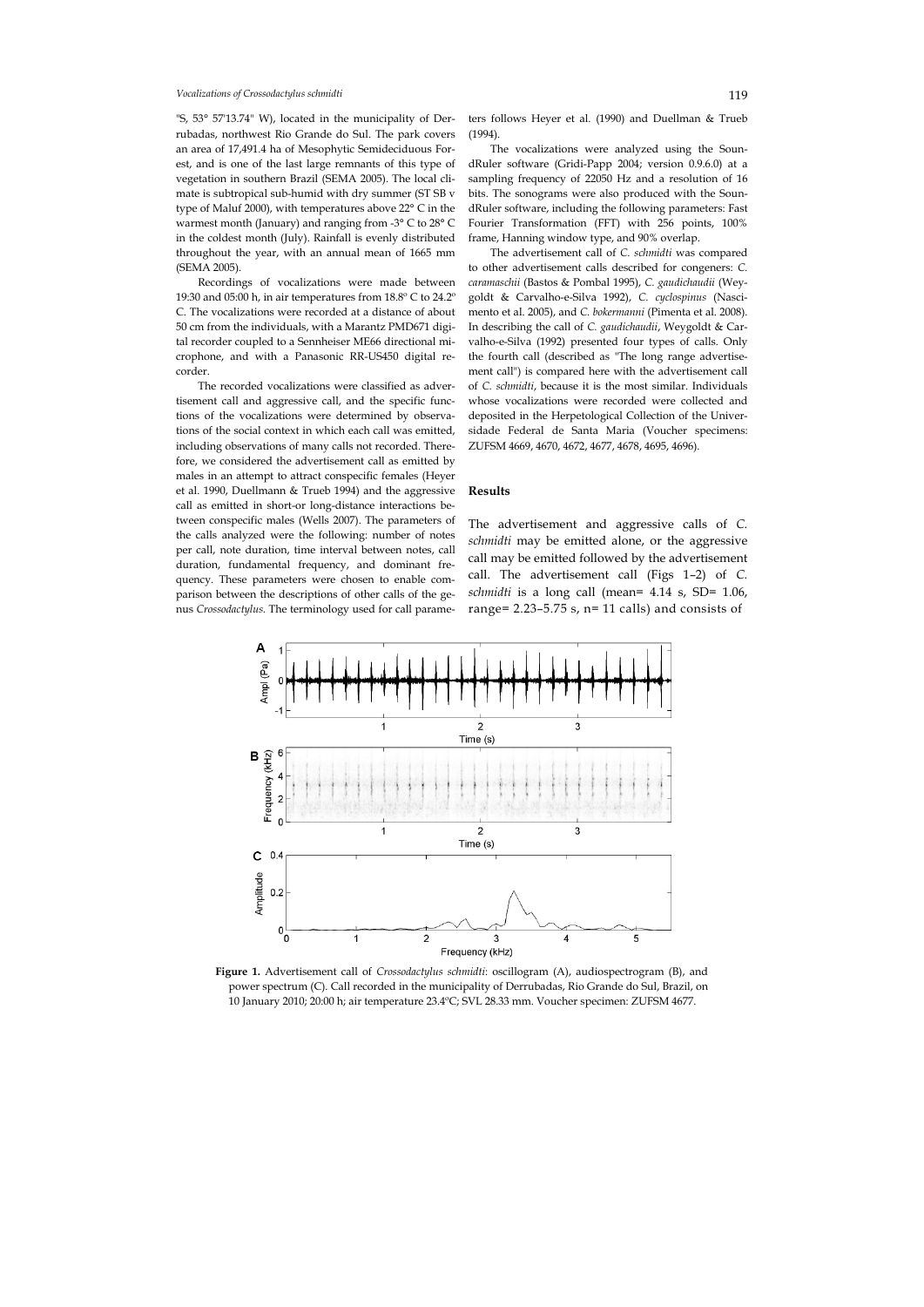

**Figure 2.** Isolated note of the advertisement call of *Crossodactylus schmidti*: oscillogram (A) and audiospectrogram (B). Call recorded in the municipality of Derrubadas, Rio Grande do Sul, Brazil, on 10 January, 2010; 20:00 h; air temperature 23.4ºC; SVL 28.33 mm. Voucher specimen: ZUFSM 4677.

several notes in harmonic structure (mean= 35, SD= 6.64, range= 13–45; n= 289 notes) and of short duration (mean= 0.022 s, SD= 0.007, range= 0.009– 0.061 s, n= 289 notes). Mean note interval was 0.100 s (SD= 0.029, range= 0.017–0.249 s, n= 279 intervals) and mean dominant frequency was 3306 Hz (SD= 649, range= 2017–4280, n= 11 calls). The dominant frequency is located in the second or third harmonic. The fundamental frequency ranges from 1008 to 2071 Hz (Table 1).

2 m), and some individuals were observed vocalizing with no female nearby. In this circumstance, the male emitted the call in several directions, constantly changing the position of his body.

The aggressive call (Figs 3–4) is longer than the advertisement call (mean= 11.31 sec, SD= 5.36, range= 6.78–24.42 s, n= 10 calls) and consists of fewer notes (mean= $26$ , SD= $9.81$ , range= $13-41$ , n= 211 notes). The duration of the note is similar to that found for the advertisement call (mean= 0.024 s, SD= 0.008, range= 0.011–0.041 s, n= 211 notes), however, the interval between notes is higher

The advertisement call was emitted at varying distances from the receiver female (30 cm to about

**Table 1.** Temporal and spectral characteristics of the advertisement call among species of *Crossodactylus*. Values are presented as mean, standard deviation (SD), and range. References: *C. schmidti* (present study); *C. bokermanni* (Pimenta et al. 2008); *C. cyclospinus* (Nascimento et al. 2005); *C. caramaschii* (Bastos & Pombal 1995); *C. gaudichaudii* (Weygoldt & Carvalho-e-Silva 1992).

| Species         | Dominant<br>frequency<br>(Hz)           | Fundamental<br>frequency<br>(Hz)      | Notes per<br>call                 | Note<br>duration (s)                       | Internote in-<br>terval (s)                | Call dura-<br>$\frac{\text{tion}}{\text{}}$ (s) | Air tempera-<br>ture                  |
|-----------------|-----------------------------------------|---------------------------------------|-----------------------------------|--------------------------------------------|--------------------------------------------|-------------------------------------------------|---------------------------------------|
| C. schmidti     | 3306<br>$SD = 649$<br>$(2017 - 4280)$   | 1565<br>$SD = 354$<br>$(1008 - 2071)$ | 35<br>$SD = 6.64$<br>$(13-45)$    | 0.022<br>$SD = 0.007$<br>$(0.009 - 0.061)$ | 0.100<br>$SD = 0.029$<br>$(0.017 - 0.249)$ | 4.14<br>$SD = 1.06$<br>$(2.23 - 5.75)$          | $18.8^\circ$ C to<br>$24.2^{\circ}$ C |
| C. bokermanni   | 3894<br>$SD = 525$<br>$(1802 - 4826)$   |                                       | 58.8<br>$SD = 26.2$<br>$(13-121)$ | 0.014<br>$SD = 0.005$<br>$(0.001 - 0.033)$ | 0.092<br>$SD = 0.021$<br>$(0.056 - 0.265)$ | 4.95<br>$SD = 1.9$<br>$(1.4 - 10.1)$            | $23.9^{\circ}$ C                      |
| C. cyclospinus  | 4981<br>$SD = 626.6$<br>$(3488 - 5447)$ | $(700 - 1200)$                        | 63.3<br>$SD = 11.9$<br>$(35-98)$  | 0.028<br>$SD = 0.004$<br>$(0.003 - 0.04)$  | 0.04<br>$SD = 0.003$<br>$(0.029 - 0.065)$  | 4.33<br>$SD = 0.74$<br>$(3.57 - 6.25)$          | $30^{\circ}$ C                        |
| C. caramaschii  | 5000                                    | 1600                                  | 56.83<br>$SD = 5.41$<br>$(49-69)$ |                                            |                                            | 5.50<br>$SD = 0.54$<br>$(4.71 - 6.09)$          | $24^{\circ}$ C                        |
| C. gaudichaudii |                                         | $(2000 - 5500)$                       | $(25-130)$                        | $(0.04 - 0.05)$                            | $(0.04 - 0.05)$                            | $(2.0 - 13.0)$                                  | $22^{\circ}$ C                        |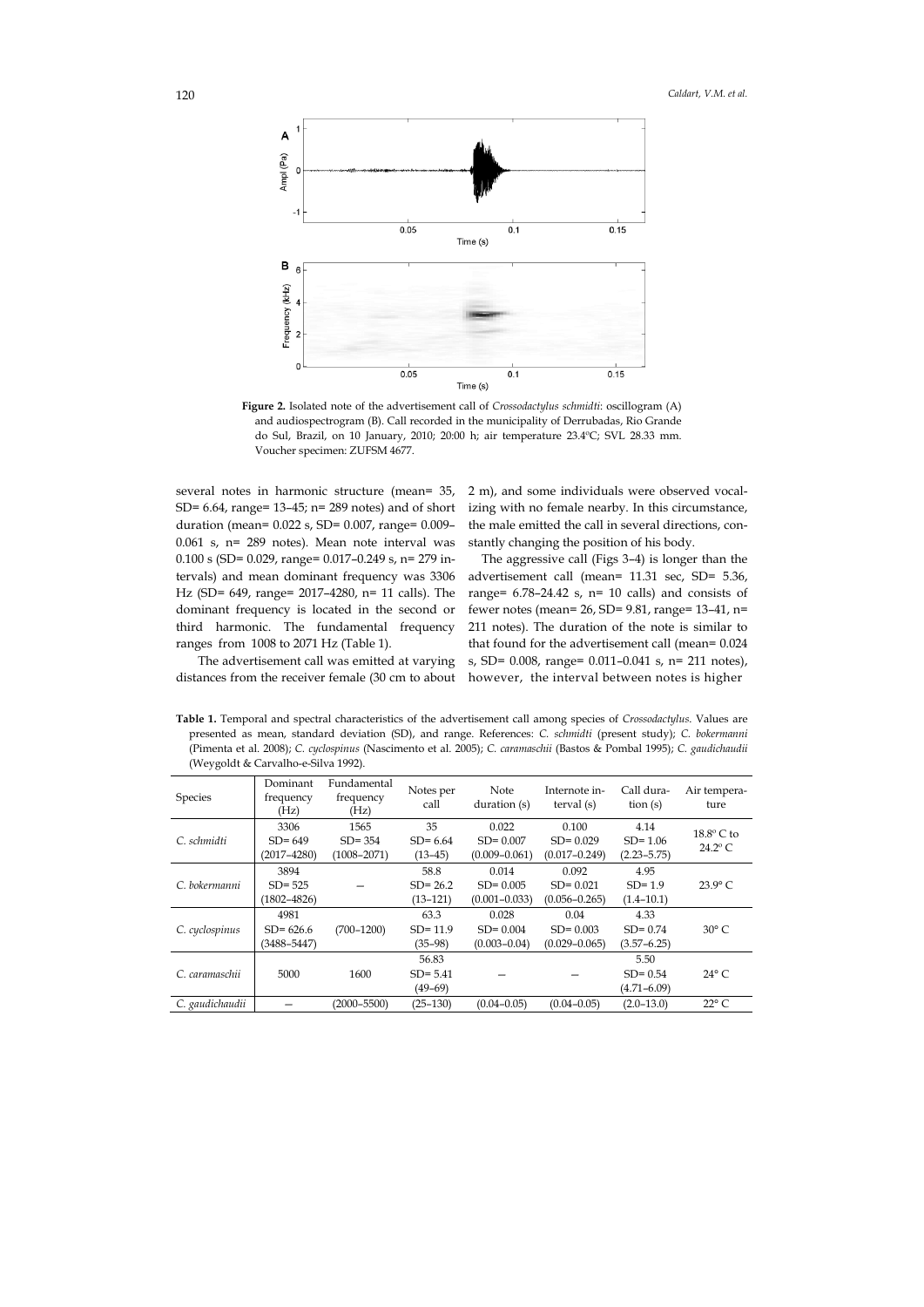*Vocalizations of Crossodactylus schmidti* 121

(mean= 0.507 s, SD= 0.127, range= 0.032–1.211 s, n= 199 intervals). The dominant frequency is similar to that found for the advertisement call (mean= 3394 Hz, SD= 768, range= 1998–4143, n= 10 calls) and, similarly to the advertisement call, may be located in the second or third harmonic. The fundamental frequency has a range between 999 and 2071 Hz.

The emission of the aggressive call was observed in interactions between nearby or distant males. While the aggressive call was emitted, the calling male was in a vigilant position and vocalizing toward another male. We also recorded vocalizations of individuals who emitted an aggressive call followed by the advertisement call (Fig. 5).



**Figure 3.** Aggressive call of *Crossodactylus schmidti*: oscillogram (A), audiospectrogram (B), and power spectrum (C). Call recorded in the municipality of Derrubadas, Rio Grande do Sul, Brazil, on 20 October 2009; 20:00 h; air temperature 18.8 ºC; SVL 28.72 mm. Voucher specimen: ZUFSM 4695.



**Figure 4**. Isolated note of the aggressive call of *Crossodactylus schmidti*: oscillogram (A) and audiospectrogram (B). Call recorded in the municipality of Derrubadas, Rio Grande do Sul, Brazil, on 20 October 2009; 20:00 h; air temperature 18.8 ºC; SVL 28.72 mm. Voucher specimen: ZUFSM 4695.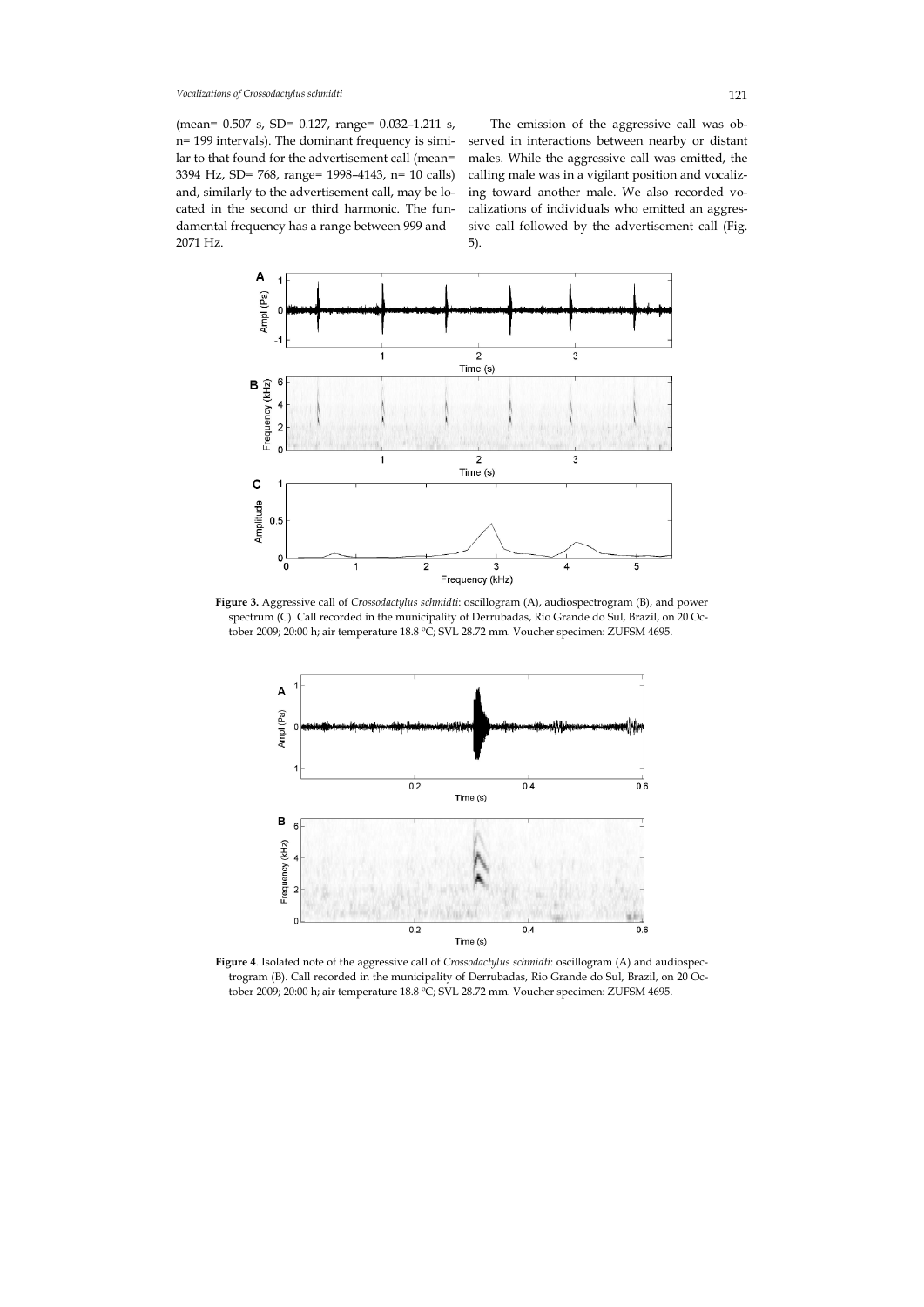

**Figure 5.** Aggressive call of *Crossodactylus schmidti* followed by the advertisement call: oscillogram (A) and audiospectrogram (B). Call recorded in the municipality of Derrubadas, Rio Grande do Sul, Brazil, on 10 January 2010; 20:00 h; air temperature 23.4ºC; SVL 28.33 mm. Voucher specimen: ZUFSM 4677.

# **Discussion**

The advertisement call of *Crossodactylus schmidti* differs from other known advertisement calls for the genus, in its temporal structure, by having fewer notes per call and longer intervals between notes. The spectral structure differs by having lower values in the dominant frequency. The dominant frequency may be located in the second or third harmonic, as in the advertisement calls of *C. cyclospinus* (Nascimento et al. 2005) and *C. bokermanni* (Pimenta et al. 2008). In the advertisement call of *C. caramaschii* (Bastos & Pombal 1995), the dominant frequency is located in the third harmonic. In relation to note duration and call duration, the advertisement call of *C. schmidti* shows intermediate values to those found for other *Crossodactylus* species.

*Crossodactylus* species have advertisement calls that are structurally similar to calls of several species of *Hylodes*, composed of several short harmonic notes. In all species of *Hylodes* whose advertisement call is known, the dominant frequency is located in the third harmonic (Lingnau & Bastos 2007), although in some calls of *H. cardosoi* Lingnau, Canedo & Pombal 2008 it is difficult to discern whether it is in the second or third harmonic (Lingnau et al. 2008). In *Crossodactylus* species, the dominant frequency may be located in the second (Nascimento et al. 2005, Pimenta et al. 2008, present study), third (Bastos & Pombal 1995, Nascimento et al. 2005; Pimenta et al. 2008; present study), or both harmonics (Pimenta et al. 2008). Several studies suggest that the dominant frequency located in the third harmonic provides better propagation of the acoustic signal in environments with flowing water (Bastos & Pombal 1995; Wogel et al. 2004; Lingnau & Bastos 2007), and the higher the dominant frequency, the better the contrast with the low-frequency-dominated sound produced by running water in streams (Hödl & Amézquita 2001). The similarities between the location of the dominant frequency in calls of *Crossodactylus* and *Hylodes* may be evidence of a phylogenetic relationship between these genera (Bastos & Pombal 1995, Nascimento et al. 2005). Indeed, their relationship was reinforced in the phylogenetic analysis done by Grant et al. (2006). These similarities can also result from ecological characteristics of these species, which are predominantly diurnal and inhabit streams, and therefore must have their calls shaped by similar selective pressures that aim to minimize acoustic interference from the environment (Vielliard & Cardoso 1996).

While recording the vocalizations, we did not observe overlapping in the emission of the advertisement call among relatively close individuals, so the advertisement call must also serve to maintain a minimum spacing between males, reducing interference in the emission of the call and making it easier for the females to find individual males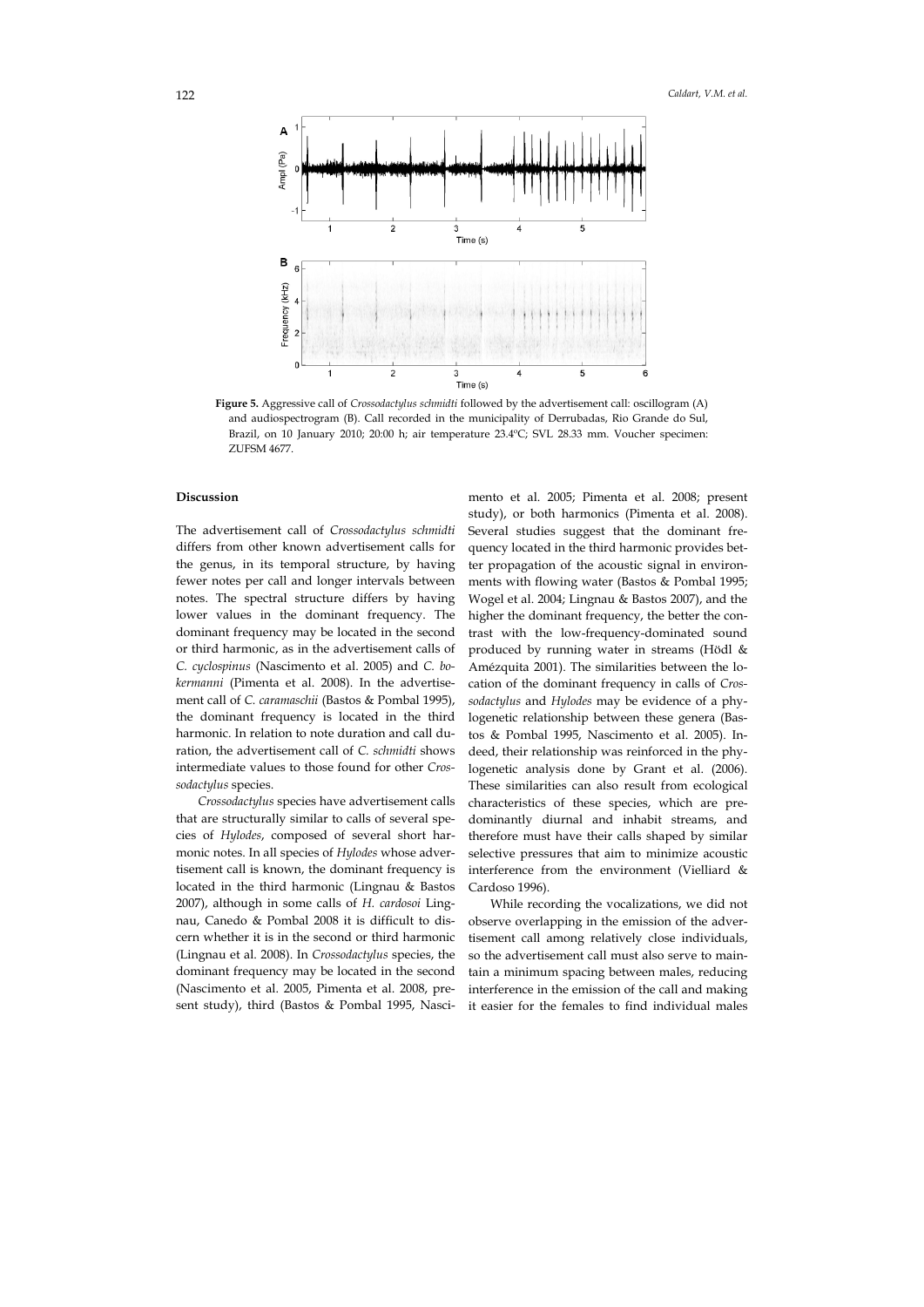### *Vocalizations of Crossodactylus schmidti* 123

(Wells 1977). The behavior of constant vigilance and changes in position observed in calling males probably contributes to maintain the spacing between males and to increase the possibility to be heard by females. Similar behavior was observed for *Oophaga granulifera* Taylor, 1958 (Goodman 1971), *Anomaloglossus stepheni* Martins, 1989, *Allobates marchesianus* Melin, 1941 (Juncá 1998), and *Hypsiboas raniceps* Cope, 1862 (Guimarães & Bastos 2003).

Prior to this study, the emission of aggressive calls by species of the genus *Crossodactylus* was described only for *C. gaudichaudii* (Weygoldt & Carvalho-e-Silva 1992). The aggressive call of *C. schmidti* was emitted by both nearby and distant males, while the aggressive call of *C. gaudichaudii* was emitted only in interactions between nearby males. In the temporal structure, the aggressive call of *C. schmidti* differs from *C. gaudichaudii* basically in having more notes. Data on dominant frequency were not supplied for the aggressive call of *C. gaudichaudii*, making it difficult to compare the spectral characteristics.

Aggressive calls of most anurans are often variations of the advertisement call, with similar dominant frequencies, but differ in temporal structure (Wells 2007). The aggressive call of *C. schmidti* is indeed similar to the advertisement call, differing only in the more spaced and fewer notes and the longer duration of the call, which gives the aggressive call a long and slow aspect. When individually analyzed, the notes that make up the advertisement and aggressive calls of *C. schmidti* show very similar temporal and spectral structures, and the human ear can only distinguish between the two calls by their temporal characteristics. Although the maximum amplitude of the length of the aggressive call was 24.42 seconds, this appears to be a quite variable call in duration, as we observed several males emitting longer calls (vocalizations not recorded).

The advertisement and aggressive calls were regularly interspersed, but we also noted the emission of an aggressive call followed by the advertisement call. Even when an aggressive call followed by the advertisement call occurs, the functions of the two calls are clearly distinct: to keep conspecific males away and to attract females, respectively. The combination of two calls with distinct functions is reported in several species, such as *C. cyclospinus* (Nascimento et al. 2005) and *Hypsiboas ericae* Caramaschi & Cruz, 2000 (Garcia & Haddad 2008). For males of *C. schmidti*, who spend much time in agonistic interactions (authors, pers. obs.), the combination of aggressive and advertisement calls should serve as a strategy to increase efficiency in the emission of the calls.

Although *C. schmidti* belongs to another group of species, some characteristics of its advertisement call are very similar to the calls known for the species of the *C. gaudichaudii* group. However we recorded some differences in the advertisement call of *C. schmidti* in contrast to the advertisement calls of species of the *C. gaudichaudii* group: fewer notes per call, the longest interval between the notes, and lower values of dominant frequency. Descriptions of the calls of species from the *C. trachystomus* group (*C. trachystomus* Lütken & Reinhardt, 1862, *C. grandis* Lutz, 1951, and *C. dispar* Lutz, 1925) are necessary in order to make a better comparative assessment of the acoustical characteristics of the calls of the genus *Crossodactylus*. Future studies should also focus on the occurrence of aggressive calls in *Crossodactylus* species.

**Acknowledgements.** We are grateful to SEMA–RS for allowing access to the Parque Estadual do Turvo (permit No. 302) and to ICMBio-IBAMA for the collecting permit (license No. 18320–1). V.M.C. and S.I. are grateful to CAPES for the master's degree fellowships granted, and S.Z.C. is grateful to CNPq for a research fellowship (process No. 303359/2009–9). We also thank Diego J. Santana for help in using SoundRuler, Rodrigo Lingnau for valuable suggestions on the manuscript, and Tiago Bertaso and Victor Lipinski for their help in the fieldwork.

#### **References**

- Bastos, R.P., Pombal Jr., J.P. (1995): New species of *Crossodactylus* (Anura: Leptodactylidae) from the Atlantic rain forest of southeastern Brazil. Copeia 2: 436–439.
- Caldart, V.M., Iop, S., Santos, T.G. dos, Cechin, S.T.Z. (2010): Extension of the geographical distribution of two anuran species for Rio Grande do Sul state, Brazil, with comments on natural history. Biota Neotropica 10: 143-147.
- Caramaschi, U., Sazima, I. (1985): Uma nova espécie de *Crossodactylus* da Serra do Cipó, Minas Gerais, Brasil (Amphibia, Lepodactylidae). Revista Brasileira de Zoologia 3: 43–49.
- Duellman, W.E., Trueb, L. (1994): Biology of Amphibians. McGraw-Hill, Baltimore and London.
- Faivovich, J. (1998): Comments on the larvae of the Argentine species of the genus *Crossodactylus* (Leptodactylidae, Hylodinae). Alytes 16: 61–67.
- Frost, D.R. (2010): Amphibian Species of the World: an Online Reference. Version 5.4 (8 April, 2010). American Museum of Natural History, New York, USA. http://research.amnh.org/vz /herpetology/amphibia, accessed on: 2010.07.20.
- Gallardo, J.M. (1961): Anfibios anuros de Misiones con la descripción de una nueva espécie de *Crossodactylus*. Neotropica 7: 33–38.